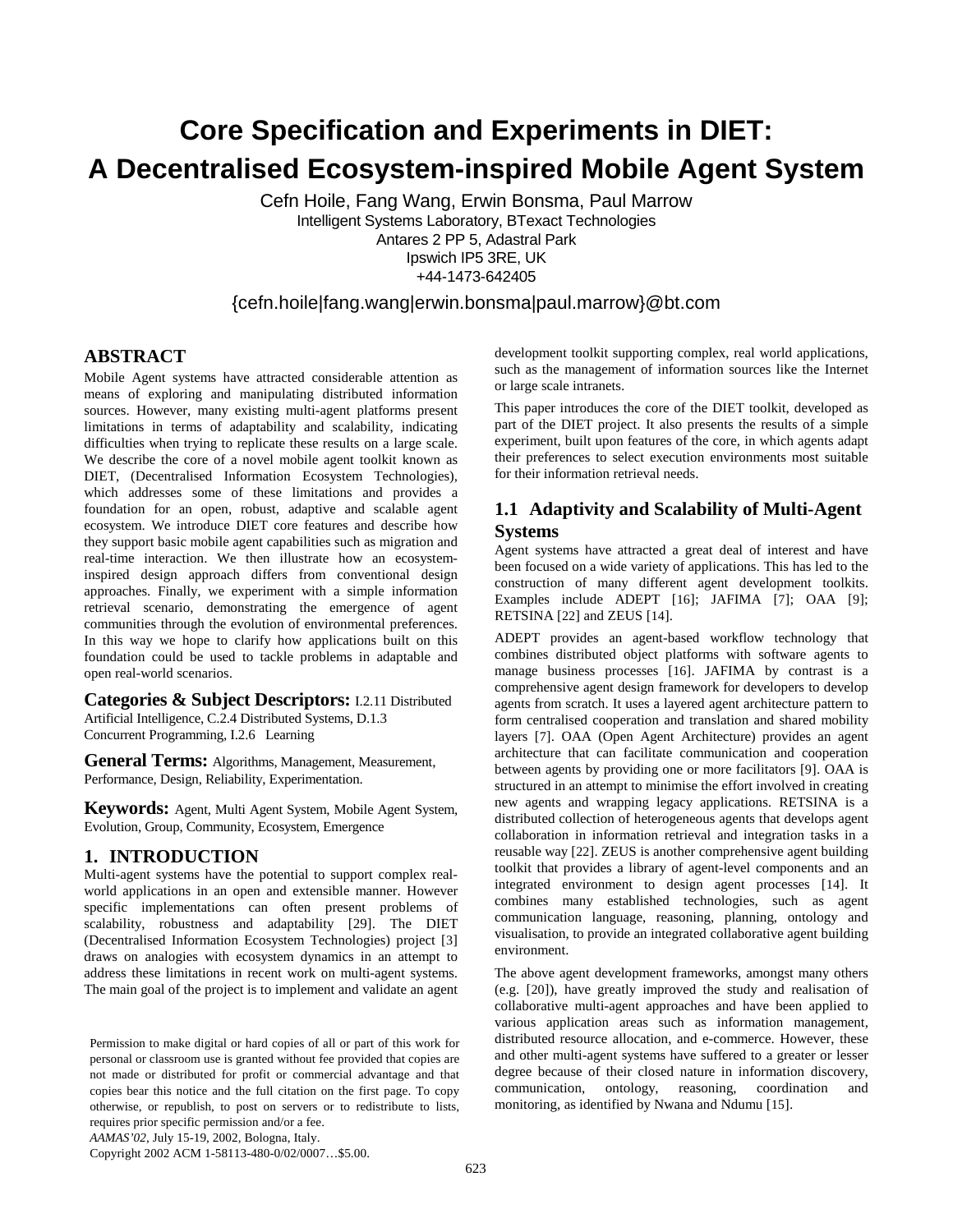Some multi-agent systems, such as OAA and JAFIMA, involve much centralised design. This may incur a bottle-neck problem as the agent population, the communication load and the information in the system grows. Other systems like RETSINA and ZEUS, are decentralised architectures in which distributed, heterogeneous agents collaborate in performing tasks together. However, even in agent systems with decentralised features the core implementations of 'white pages' and 'yellow pages' services is often centralised or suffers from scalability problems as more agents and hosts are added. Some of these issues are addressed by RETSINA in [27].

The co-ordination of agent systems often requires prior knowledge from domain developers to carefully define the functionality of individual agents, allowing the agent system to deliver its functionality. Preconditions and post-conditions, for instance, are key to the functioning of a rule-based planner in ZEUS. In addition, each ZEUS agent coordinates with other agents according to its predefined knowledge of others through known protocols and interaction strategies. Multi-agent systems designed in this way are able to function in a well-understood world. But it is questionable whether predefined knowledge and methods are sufficiently flexible when the environment is dynamically changing. Such implementations can also be very susceptible to failure. If some agents responsible for certain tasks are inaccessible or information is unexpectedly absent, agents may be unable to solve the problems themselves, and help must be sought from the outside, i.e., the human designer.

In order to work properly, some systems assume an oversimplified, static, deterministic world, whereas most natural worlds are complex, dynamic, and uncertain [19]. In a complex, dynamic real world context like the Internet or an intranet, for example, information, computational resources and user presence are transient in wholly unpredictable ways.

In an open agent system, it is impossible for developers to anticipate agent behaviours, track all possible eventualities and design corresponding optimal strategies beforehand. Sense, Plan, Act cycles which are dependent on global models are unsatisfactory; as the scale of the network increases, models cannot be kept up to date, and planning becomes increasingly intensive. For these reasons, multi-agent systems relying heavily on the predictability of system behaviour or rational agent behaviour cannot adjust themselves to dynamic changes, scale to radically increased number of users and pieces of information, or be robust to unexpected behaviours or failures in the system.

# **1.2 The DIET Philosophy**

The DIET project [3] is concerned with the development of an ecosystem-inspired approach to the design of agent systems [8], in the hope of addressing some of the limitations mentioned above. In this context an ecosystem can be viewed as an entity composed of one or more communities of living organisms, in which organisms conduct frequent, flexible local interactions with each other and with the environment that they inhabit [23]. Although the capability of each organism itself may be very simple, the collective behaviours and the overall functionality arising from their interactions exceed the capacities of any individual organism. These higher level processes can be adaptive, scalable and robust to changes in their environments [26].

Ecosystems have been a source of inspiration to a number of previous developers of agent systems [e.g., 4, 12, 18]. Moukas [12] employs ecosystem inspired ideas in the *Amalthaea* architecture for information filtering. Van Parunak and colleagues [18] have advocated a "Synthetic Ecosystems" approach to the design of multi-agent systems, using the interaction of many simple agents to solve problems, rather than sophisticated processing at the individual agent level. Doran [4] provides a contrasting view of ecosystem-inspired agent systems, using agent models to assist in the management of natural ecosystems.

Inspiration from ecosystems is the focus for a number of ongoing research collaborations. The information ecosystem concept [5] draws a parallel between the emergent complexity of natural ecosystems and the networks making up the global information infrastructure (e.g., the Internet and Worldwide Web). The DIET project aims to implement an information ecosystem populated by information agents (or infohabitants, after [5]) drawing upon the properties of natural ecosystems mentioned above.

We intend to exploit the dynamics of natural ecosystems, composing applications from simple agents, distributed across many execution environments. In each environment large numbers of asynchronously executing software agents may be created and maintained, (over 500,000 addressable DIET agents can occupy the memory of a modest desktop PC). Agents share the environment's resources and interact together in a way that loosely parallels the relationship of biological organisms with their natural environment. In particular, they are capable of autonomous migration between environments, providing a basis for the dynamic creation of 'ecological' communities. These communities can be heterogeneous and interdependent, and are autonomously selected by participating individuals.

Agents can conduct communications with each other, exchanging information or resources to deliver application objectives and carry out system functions. We focus on the implementation of lightweight agents with very simple behaviours, rather than emulating the complex behaviours of sophisticated organisms like human beings. DIET agents are lightweight and can respond rapidly to new information with minimal processing. In this way, the DIET platform provides a foundation for global information management through the emergent effects of local cooperation, offering a basis for ecosystem-inspired experimentation.

The rest of the paper is structured as follows. The next section describes how the DIET philosophy has been put into practise. We outline the architecture of the DIET core and identify some of its key functions and components, before discussing in more detail an example of its functionality - the communication facilities between DIET agents. Section 3 describes an experiment in which agents evolve habitat preferences in a transient Peer-to-Peer network, improving the efficiency of information sharing. Finally we discuss how these results illustrate the potential of the DIET platform to overcome common limitations of multi-agent systems in application to real-world problems.

# **2. IMPLEMENTATION**

# **2.1 Architecture**

DIET applications can be decomposed into three separate layers providing an extensible framework for the exploration of ecologically-inspired software solutions [8];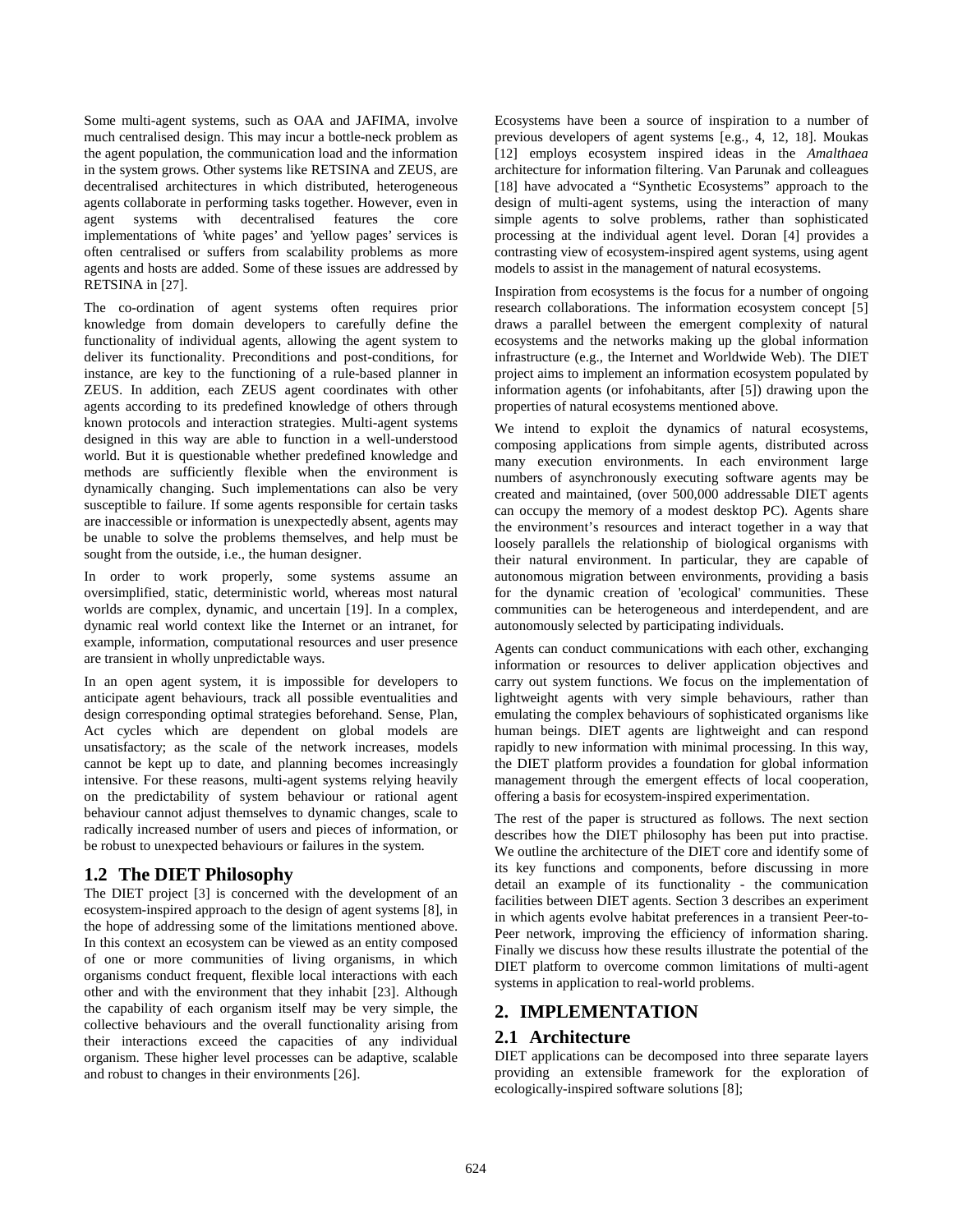*Core layer :* The functionality supported by the lowest layer is deliberately minimal as will later be explained in more detail.

*ARC layer* : Additional utilities are distributed along with the core, known as ARC or 'Application Reusable Components'. These provide primitives which exploit the minimal functions of the core to support higher level activities common to many applications. These include remote communication, multicasting and directory services.

*Application layer :* This layer comprises additional data structures and agent behaviours for application-specific objectives.

# **2.2 Core Layer Functionality**

Like other Multi-agent systems a fundamental unit in any DIET application is the *Environment*, which provides a location for agents to inhabit and a number of services to support agent activities. Each Java Virtual Machine [JVM] contains a single '*World*' containing one or more environments. In turn, multiple Worlds may run on a single computer, and multiple computers may run concurrently within a network. The construction of the core deliberately anticipates the scaling of the DIET 'Universe' to an indefinite number of agents, environments and worlds.

The minimal functionality provided by the environment consists of: 1) agent creation; 2) agent destruction; 3) agent migration; and 4) local communication. These four key functions are executed with minimal overhead (e.g. memory, processor and network overhead). Specifically, the CPU load of each primitive service is not systematically dependent on the number of individuals occupying the environment, allowing environmental service requests to return rapidly even in well-populated environments. This allows efficient and scalable operation of the system.

In many MAS projects the majority of processing is expected to take place through individual agents executing decision algorithms. By contrast, DIET information processing is expected to take place through the interactions between simple agents, demanding highly efficient implementations of the core services. We believe that these four operations are the minimum required for a mobile agent system, and that any further functionality required can be efficiently built on this foundation.

# **2.3 Communication**

The impact of the design philosophy and organisational structure of the DIET agent system is well illustrated by examining the support for agent communication offered by the different layers.

Local communication is offered as a core layer service. This function is implemented as a direct connection between agents in the same environment. Although this core functionality is minimal, extra services, such as remote communication across different environments, can be delivered as a service by specialised agents, using only the four 'core' functions above.

# *2.3.1 Local Communications – A Core Feature*

The core layer provides support for communication only between local agents. We define local communication as the passing of messages and objects between two agents occupying the same environment. This implies that they occupy the same machine. The following sections describe briefly the issues considered in our implementation.

### *2.3.1.1 Identities and Indexing*

In order to start communicating, the initiating agent must first specify the target individual with which it wants to interact. An agent can be identified in one of two ways.

Each agent is assigned a unique binary 'name tag' randomly generated within its originating environment. Given a random bitstring of sufficient length, identity clashes are incredibly unlikely. Hence this unique identifier can be employed to distinguish a single agent throughout its lifetime, and it is retained following migration to different environments.

In addition, on startup, each agent may select a 'family tag' of its own choosing. It is expected that this tag would be used to reflect the services that it offers. Duplication of family tags is expected. Where more than one individual of the requested family exists, one of them is returned at random.

The decentralised naming approach in the core platform avoids the limitations inherent in centralised, synchronised name servers. No forms of universal addressing, wildcard indexing or exhaustive lists are supported, ensuring the rapid return of connection requests with a CPU cost on average independent of the number of occupants. This also ensures the scalability of the DIET 'universe' to indefinitely many machines - only local indexes exist in each machine, allowing the rapid retrieval of a single agent within its own environment by either name tag or family tag. If no appropriate agent exists in the environment, the service returns rapidly with a failure code. Rapidly-executing synchronised code allows the integrity and accuracy of the environment's local indexes to be maintained under all conditions, and minimises delays to agents sharing the index.

# *2.3.1.2 Connections*

Once the target agent is identified, a '*connection*' is created allowing the two individuals to dispatch messages asynchronously into each others' buffers. There is a superficial advantage to the provision of limitless message buffers since agents do not need to handle message failure. However, without memory constraints, the system may crash unexpectedly. Furthermore, an agent with a large message backlog cannot respond in a timely fashion to incoming messages, reducing its effectiveness in a real-time system. For these reasons message buffers are deliberately constrained. The idea of putting a strict limit on certain resources is used throughout the DIET core. It makes high system load visible to agents, encouraging them to modify their strategies in response to prevailing conditions.

Instant feedback is always available to determine whether a given connection is alive (the agent exists), and whether a communication has completed successfully (the message has been successfully placed in the target buffer). Once a connection has been created, direct memory references can be used to avoid any form of lookup, eliminating the bottleneck of synchronised indexes. Long term connections can thus be retained between commonly interacting individuals, minimising costs. When either agent migrates or dies, local connection records permit automatic notification of the other agent, allowing it to modify its behaviour.

To maximise the efficiency of agent strategies, a transaction state object known as a 'Context' is made available whenever a message arrives or disconnection event takes place. A distinct 'Context' is associated with each participant in a connection. Context objects may take whatever form the agent designer feels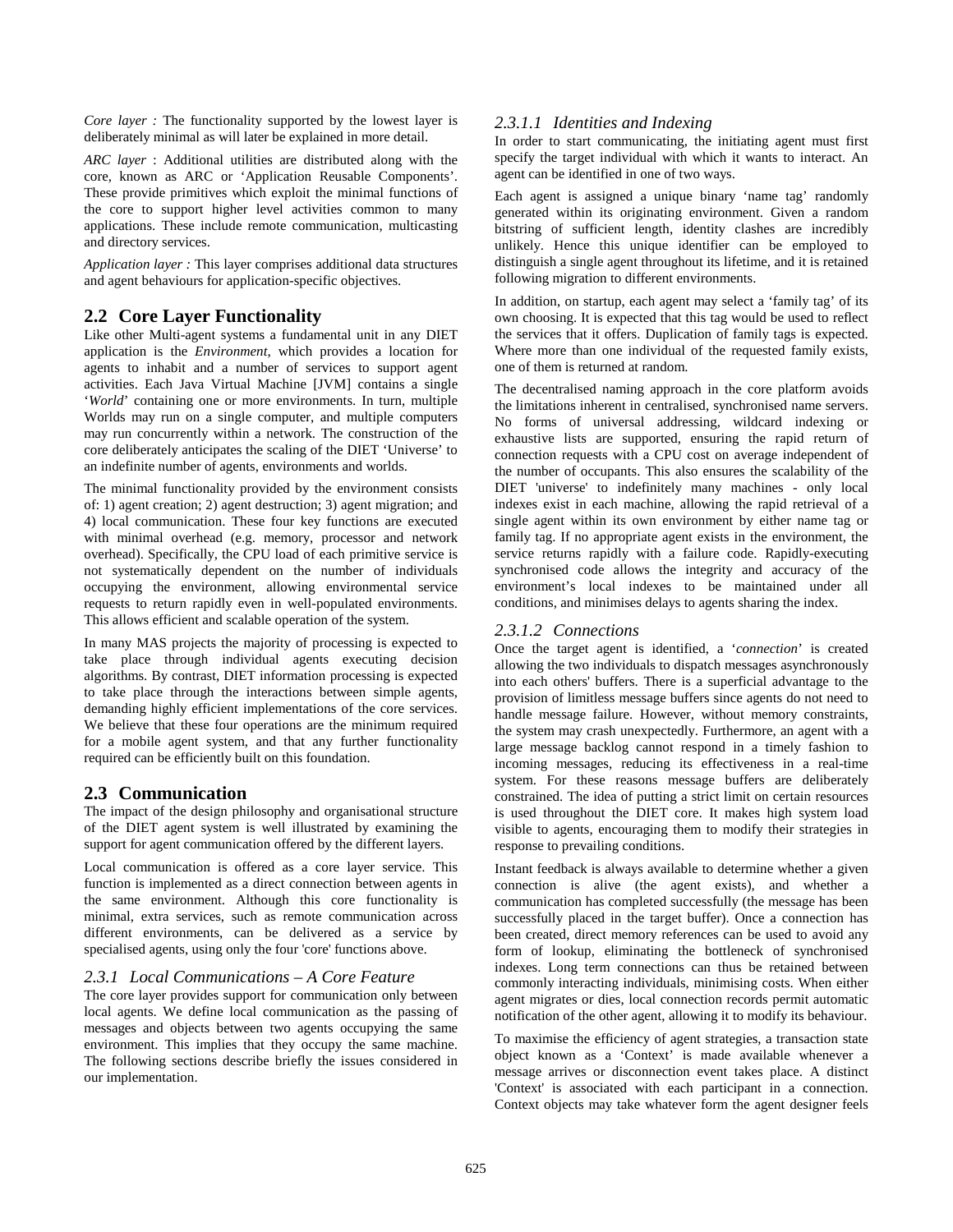appropriate to maintain transaction state. They offer an efficient means of handling multiple transactions concurrently, since they are directly referenced by the connection, also avoiding lookup.

In addition to communication of local agents, exploiting decentralised information and computational resources depends upon information exchange between DIET environments. In order to achieve this, remote communication is required.

*2.3.2 Remote Communication – An Extended Service* A variety of mobile agent addressing strategies can be explored to achieve remote communication, including centralised indexes, forwarding pointers, home agents and other agent tracking strategies [11]. However, there is no explicit support for such strategies in the core. Instead, the DIET system provides multiple forms of remote communication through ARC and application layer extensions, exploiting a variety of strategies to suit different applications and scenarios. These forms of remote communication include Carrier Pigeon, Mirror and Mirror Provider.

Simple, one-off remote communication can be implemented by creating a 'Carrier Pigeon' agent which migrates to a remote environment and employs local communication to deliver a message to the addressee.

The complexity of managing 'Carrier Pigeons' can be eliminated by the creation of a local 'Mirror' agent. Mirrors provide a communication channel to a remote individual, and employ Carrier Pigeons to achieve their function. An agent in environment A can interact with a local mirror as if it were the individual in environment B. The individual in B in turn interacts with a local mirror as if it were the agent in environment A. In this way, remote communication is transparent to both participants. Furthermore, it provides a level of indirection in the creation of a Carrier Pigeon. Individuals are no longer responsible for creating Carrier Pigeons directly. Thus, alternative Carrier Pigeons with alternative behaviours may be substituted at runtime to improve the efficiency or reliability of remote communication.

The use of a Mirror is a very flexible arrangement, demanding very little of the participants. The mirrored communication can be initiated by either agent, or even by a third agent if necessary, catalysing interaction between agents in different environments for their own ends. Intermediation of the network transport layer is discernable only implicitly, through the delays between dispatch and response.

In addition, Mirror Providers may be introduced which construct Mirrors at the request of an agent. In this way, the exact behaviour of the Mirror used may be exchanged without the knowledge of the initiating agent. The choice of underlying network transport, and strategies for handling failure modes may be modified. This form of soft addressing allows very simple agents to benefit from the latest innovations available, without explicit awareness of the range of implementations.

All 'Carrier Pigeons', 'Mirror Agents' and 'Mirror Providers' are included within the ARC layer of the core distribution. Further service agents are also available at this stage, including multicasters which handle the complexities of multicast communications, directory agents which allow arbitrary information to be publicised to interested agents, and other fundamental services.

# *2.3.3 Generalising Service Provision by Agents*

The above sections introduced the design philosophy behind the DIET platform, i.e. how to design and implement fundamental functions (e.g. local communication) and how to extend these functions to achieve higher level services (e.g. remote communication). The idea of efficient, robust, scalable and flexible implementation runs through the whole platform. Developers may choose to employ primitives offered as part of the DIET distribution, or create new implementations that are better suited to their purposes. However, the differences between implementations do not need to be *explicitly* externalised in the form of metadata. Instead, complex, manifold functions may arise from different combinations of simple agent behaviours. The experiment detailed in the next section indicates one way in which agents can select clients, peers or service providers through *implicit* performance measures.

# **3. EVOLVING GROUP FORMATION**

To illustrate how the DIET system can be applied to information ecosystems, we describe here an experiment into group formation within the DIET world, which uses an evolutionary algorithm to evolve each individual's habitat preferences, hence implicitly choosing the combinations of peers with which it interacts in order to improve its performance in information retrieval.

The dynamic formation of communities of agents could be very important for the proper exploitation of computational and informational resources in future networks. The mutual relationships formed by organisms in nature have been characterised by some as the primary influence in increasing adaptive complexity over evolutionary time [10]. In nature many partnerships arise without the rational negotiation which is characteristic of classical agent-based systems. Group formations simply persist and propagate where their collective strategy is competitive with other individuals and groups in their environment. No metadata or centralised coordination is required.

The most rapid and efficient interactions between agents are those that take place locally, between agents occupying a single environment. Occupying a common environment can thus provide advantages analogous to those gained by firms forming industrial clusters [1]. Examples include: improved communication efficiency; improved access to directory and other system services; specialisation of local services, and more rapid information propagation. The following experiment is intended to illustrate these advantages.

# **3.1 An Information Sharing Network**

The scenario for experimentation is focused on the formation of collaborative information-sharing communities. We imagine a peer to peer network of transient users connecting to the network in order to identify resources which satisfy their information needs. Each user has an associated 'category of interest'. Users of the same category are interested in the same set of information, but initially only have access to a subset. Thus, it is in their interest to find other users of the same category and share information with them. Each user creates a DIET environment, within which Scout agents can be created. The agents then migrate through the peer network in search of other Scouts serving users of the same category.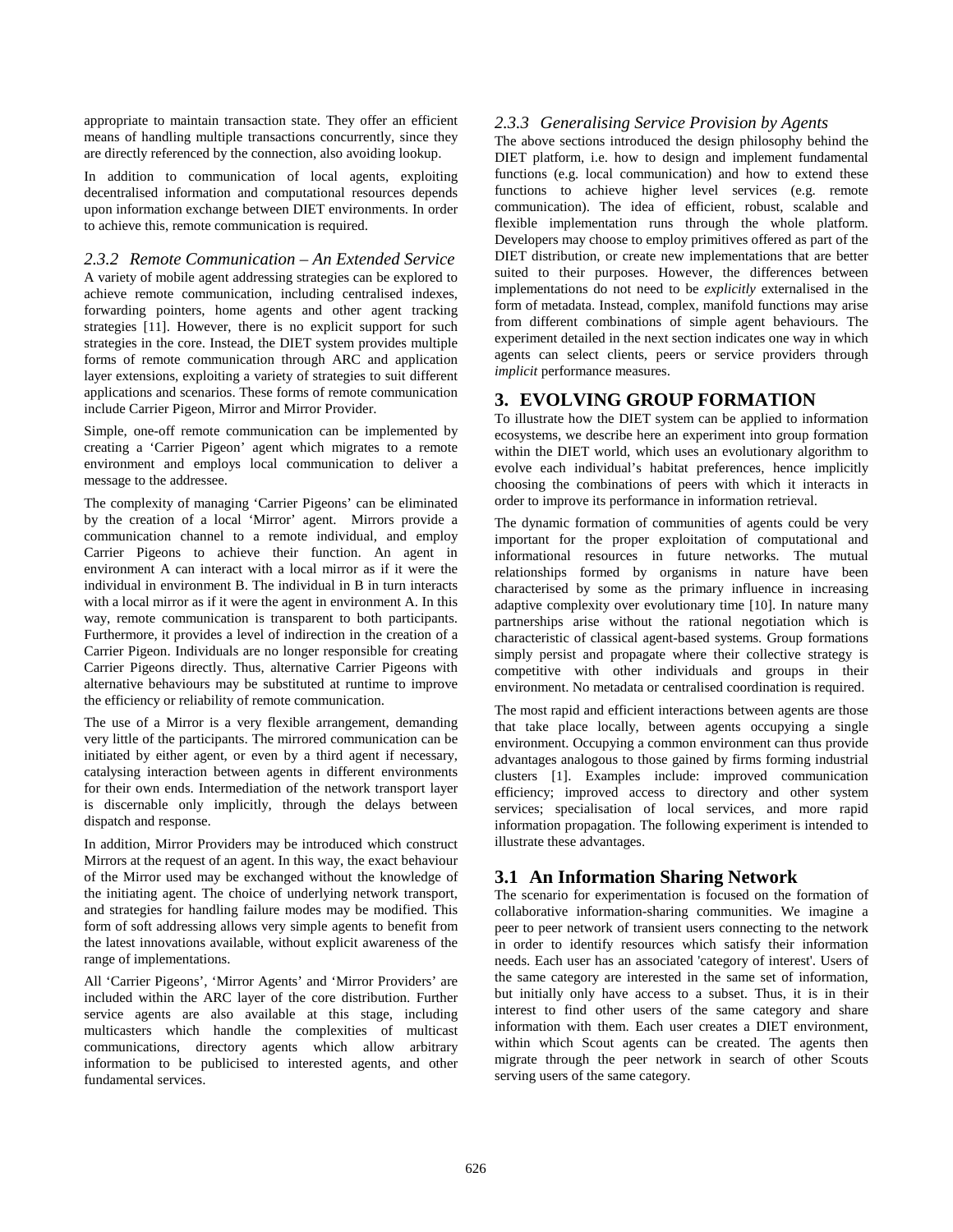When a new user connects a locally running DIET environment to the peer network, both the availability and the demand for computational resources increases. Availability and demand in the network as a whole can be considered proportional to the number of participants in the peer network.

It is important, as previously mentioned, for agents that interact frequently to be co-located. However, since there are no permanent servers in the network, (in a peer network all environments may be transient), it is not possible to decide upon a permanent home address for specific user groups, (groups denoted by a category of interest). In this experiment, we exploit the evolution of habitat preference to permit agent populations to accommodate these changing circumstances.

#### *3.1.1 Scout Life Cycle*

The Scout life cycle is divided into 3 phases: the Exploratory phase, the Sharing phase, and the Reporting phase.

In the *Exploratory phase*, a scout visits 8 environments in a random walk, and requests 4 neighbouring addresses from each environment, selecting at random for the next hop. These numbers are fixed for all experiments to allow comparison across peer networks of different sizes. After collecting the 32 environment addresses, (some of which may be duplicates), the scout applies its preference function to calculate a satisfaction value for each of the 32 potential hosts encountered (each scout's preference function is based upon an evolved bitstring – its genome - as explained later). It then selects a host - the environment address that gives it the highest satisfaction. Where several addresses have the same satisfaction, the most recently visited environment is preferred. The scout then enters the Sharing phase.

During the *Sharing phase*, the scout migrates to its preferred host, and spends a pre-determined period interacting with other scouts in the environment - notifying them of its user's id, and his/her category of interest, and noting the others' ids and categories. Then it moves to the Reporting phase.

In the *Reporting phase*, the scout returns to its originating environment, notifies the user of its genome, and the number of successful encounters achieved. Although the scout destroys itself, its genome survives, and may be selected as a parent in the future according to its success. *Scout Success* is measured according to the number of Scouts encountered that belonged to different users, but represented the same information category.

# **3.2 Habitat Preferences**

### *3.2.1 Preference Function*

Each environment in the peer network has a distinctive signature a hashcode, generated based on the environment's address within the DIET World. We currently use a 32 bit hashcode, since a unique hashcode of this form can be acquired from all Java objects. However, this form of hashcode could be replaced by one of many different hashing schemes if required e.g. [13].

The satisfaction function of Scouts employs two bitstrings of length 32, (drawn from a binary genome containing 64 bits), known as the XOR\_mask and the AND\_mask. To determine the degree of satisfaction for a given environment, the environment's hashcode is XORed with the XOR\_mask, then ANDed with the AND\_mask. The number of set bits (i.e. bits with value "true"), then indicates the degree of satisfaction with the environment.

### *3.2.2 Evolutionary Algorithm*

Each User manages an independently evolved population of scout genomes. Scouts are bred by Users to maximise Scout Success via a Steady State Genetic Algorithm [21]. A scout's preference for hosts is determined by a bitstring 'genome' provided at birth. In this way scout preferences evolve over many generations in response to the conditions they encounter in different environments. The operators employed to evolve the populations of Scout agents, drawn from the Eos evolutionary and ecosystem platform [2], were tournament selection, two-point crossover, uniform mutation and random replacement.

When dispatching new Scouts, the User uses tournament selection to choose parent genomes from his/her population, favouring genomes according to 'Scout Success'. Individuals are initialised with a success of zero.

The parents' genomes are recombined, creating two new genomes. These new scouts are released into the user's local environment, beginning the three phase life cycle described earlier. If they complete their life cycle, and return successfully, an existing member of the population is replaced at random by the genome of the returning scout.

#### *3.2.3 Distribution of Scouts*

Figure 2 shows a illustration of what a resulting information sharing network could look like. In this network, there are ten scout agents representing two categories of interest. The edges of



**Figure 2: An example of an information sharing network**

the graph represent neighbourhood links between environments, provided as an explicit feature of the DIET core implementation.

In this information sharing network, the unshaded scout agents have chosen to cluster at the environment with hashcode 0101. The shaded agents preference is equivalent for both environments 1011 and 1010, hence they distribute themselves evenly.

The relaxed preference of the unshaded group may be to their advantage, since the processor load of a less populated environment can help them execute their information search more rapidly. However, there is a tradeoff since there are fewer agents with which to share information in less populated environments. One of the benefits of using evolution, and selecting according to Scout performance is that these tradeoffs can be optimised implicitly, according to the performance of each individual agent, without central management.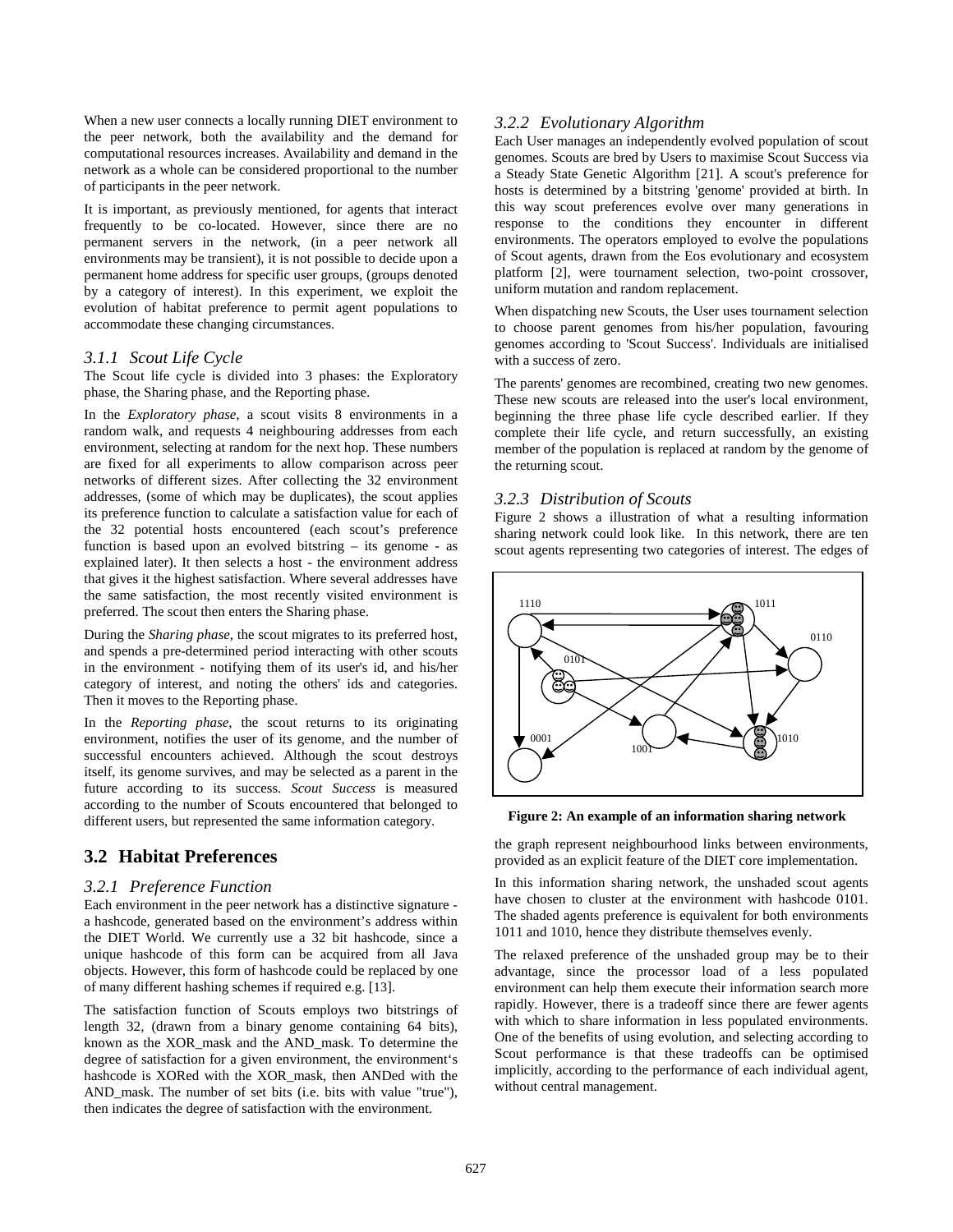#### *3.2.4 Emulating User Behaviour*

Each User hosts a single DIET environment, enabling the creation and dispatch of his/her own Scout agents into the peer network to retrieve information, as well as providing an environment for interactions between incoming Scouts.

In constructing the peer network, pairs of environments are chosen at random and directed neighbourhood links are created between them, permitting agents to transit between the selected environments. This is intended to reproduce the connectivity of a fully decentralised peer network. On average, each has 4 links.

A series of experiments were run, testing the behaviour of the algorithm for a variety of network sizes. To date, it has been tested for 2, 4, 8, 16, 32, 64 and 128 users. For the sake of logging, all environments were actually hosted in parallel on a single machine. To compensate, user search intervals, scout waiting time, and overall run length are proportional to the



number of users. We provide a minute of CPU time for each user's activities - a specification consistent with the peer to peer scenario of Section 3.1. Each user begins the simulation with a fixed category of interest, and a personal population of 100 Scouts with random genomes, (defining random preference functions).

### **3.3 Results**

To examine the behaviour of evolving preferences, we have taken logs of asynchronous agent interactions within a DIET system.

The purpose of the experiment was to demonstrate that agent behaviour could be tuned to improve performance in a real-time application scenario. The population in each environment, (*number of Scouts*), against time (*milliseconds*) is shown in Figures 3 to 5 for typical experiments. The average Scout Success for each User, (*number successful interactions*), against time (*milliseconds*) is shown in Figures 6 to 8 for typical experiments



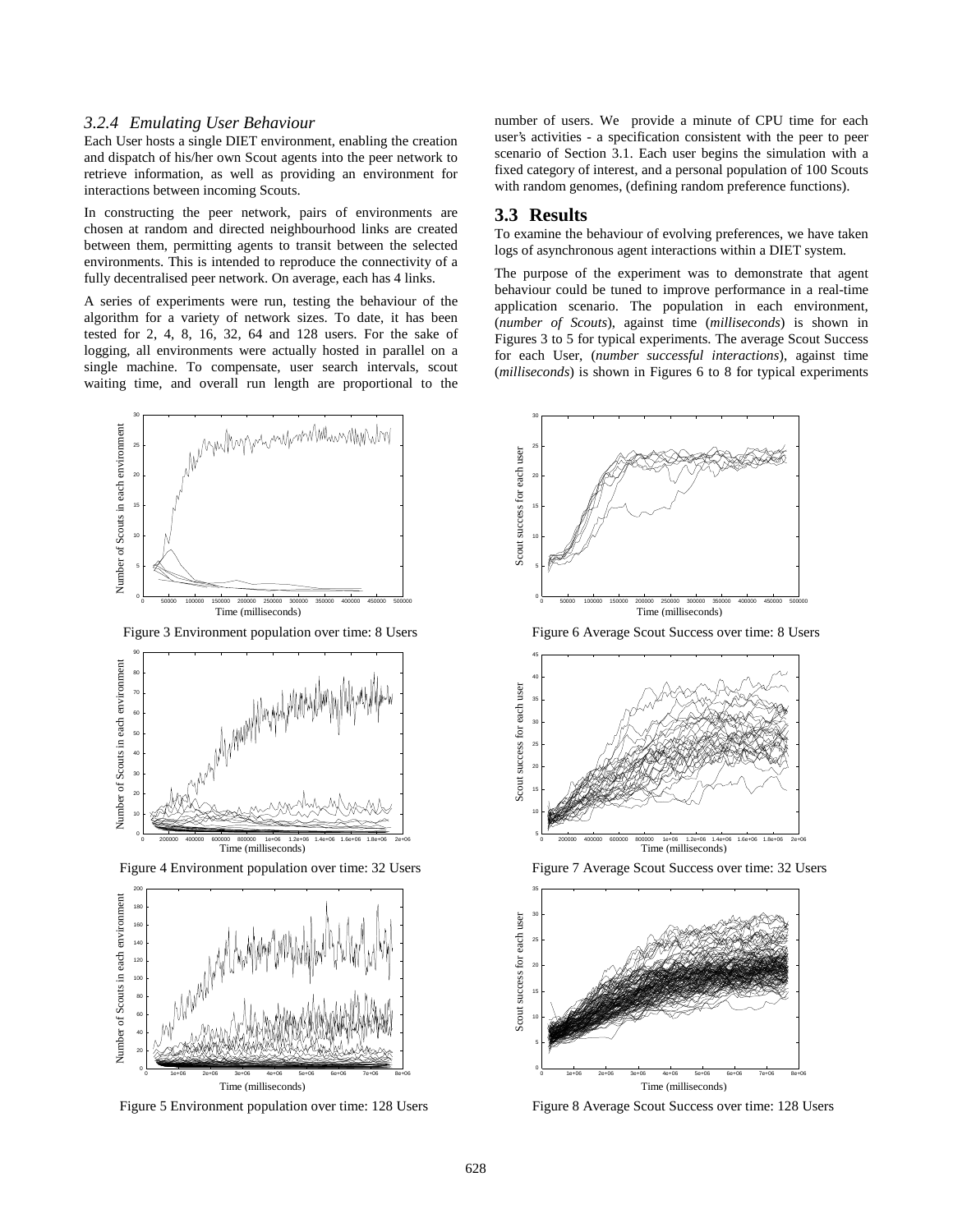Finally, the plot in Figure 9 shows the average scout success level (y-axis linear scale) against the number of users (x-axis, log scale). These results are averaged over 10 experiments.



Figure 9 Average Scout success after 1 min CPU per User

# **4. DISCUSSION**

In the cases shown, (Figures. 3 to 9), all Users are of the same information category. That is, all users benefit from sharing with all other users. This simplifies the scenario and makes the results of convergence easier to interpret. In a more diverse agent system, more than one population can develop its own specialised "industrial cluster", converging on environmental preferences shared only with members of its own community - leading to load balancing across multiple environments.

As can be seen from the plots of Scout population, (Figures 3 to 5) the randomised scouts adopt a roughly uniform distribution across all available environments, at the start of each run. However, as time goes on, Scout's host preferences converge on a single environment, or a small subset of environments.

This phenomenon can be straightforwardly explained as a case of positive reinforcement. If the environment selected by a Scout hosts many other Scouts of the same category, it will be more successful in its information sharing mission. Choosing a popular environment is the only way to achieve a selective advantage, favouring scouts whose preferences intersect with other scouts of the same category.

Minor asymmetries arise naturally from the stochastic processes and real-time artefacts in the system. Once an asymmetry exists, this asymmetry is amplified through positive reinforcement as the sexually independent populations experience increasing density within specific environments. For this reason, Scout populations whose Users have common interests will converge to common environment preferences.

As the number of users in the system grows, the scouts distribute themselves over a larger number of environments as in Figure 5. This is explained when we recall that scouts in all experiments sample 32 environments before choosing a host. In the 8-user case, it is likely that scouts will encounter all 8 environments during exploration. Readers may note that in this case a single environment is independently selected by all co-evolving scout populations as the preferred environment. However, as the number of environments increases, it becomes increasingly likely

that scouts will only encounter a subset of available environments and users. Despite this limited knowledge, preferences still converge strongly from the initial uniform distribution.

The co-existence of multiple communities may actually provide additional robustness, since the loss of specific machines, or groups of machines is unlikely to eliminate all members of a specific agent community in a sufficiently large network. Load balancing could also be implicit in this behaviour - data suggests that not all Scouts will choose the same host in a large network.

The key indicator is, of course, the improvement in Scout performance. A strongly positive trend in scout success is clear in the experimental scenarios (Figures 6 to 8). It is crucial to examine how this benefit scales with the user population.

However, the results shown in Figure 9 raise some concerns. There is a noticeable downturn in Scout performance as the number of Users increases. It is possible that competing conventions for environment selection remain for longer, since less information is available about global host adoption for a given category. This may prevent convergence on a single environmental preference in the period of time allowed. Other influences may be responsible for this tailoff, such as the overhead of scheduling or synchronising up to 1000 simultaneously executing agents in a single machine.

Further experimentation will be undertaken shortly using multiple computers (in a 32-processor Beowulf cluster [24]), to implement true parallelism. This could help reduce artefacts from thread scheduling, and also permit the construction of larger peer networks. The use of the cluster further allows the robustness of the DIET core and the evolved preference strategy to be tested by arbitrary machine shutdowns.

The experiments in evolving group formation that we have implemented in the DIET platform further confirm its suitability for providing scalable and adaptive solutions to information management problems. Starting from a random initial assembly of users, agents quickly and efficiently group according to the interests of their respective users. This facilitates more rapid and effective communications between users with common interests, and so show the potential for application to more general peer-topeer collaborative networks [17].

Finally, this application offers an ideal use case for the DIET visualisation toolkit, currently under development at DFKI, which is intended to support the online exploration of complex agent interactions [28].

# **5. CONCLUSIONS**

In this paper we have identified some shortcomings of existing agent systems in terms of lack of scalability and adaptability, and so provided a justification for the construction of a novel toolkit, the DIET platform, that is lightweight, scalable and decentralised.

The design philosophy and several specific features of the DIET core have been introduced, with a focus on the generality of the implementation, and the extensibility and flexibility of service provision. Examples have been provided indicating the ways in which the minimal core functionality is extended through the contribution of specialist agents.